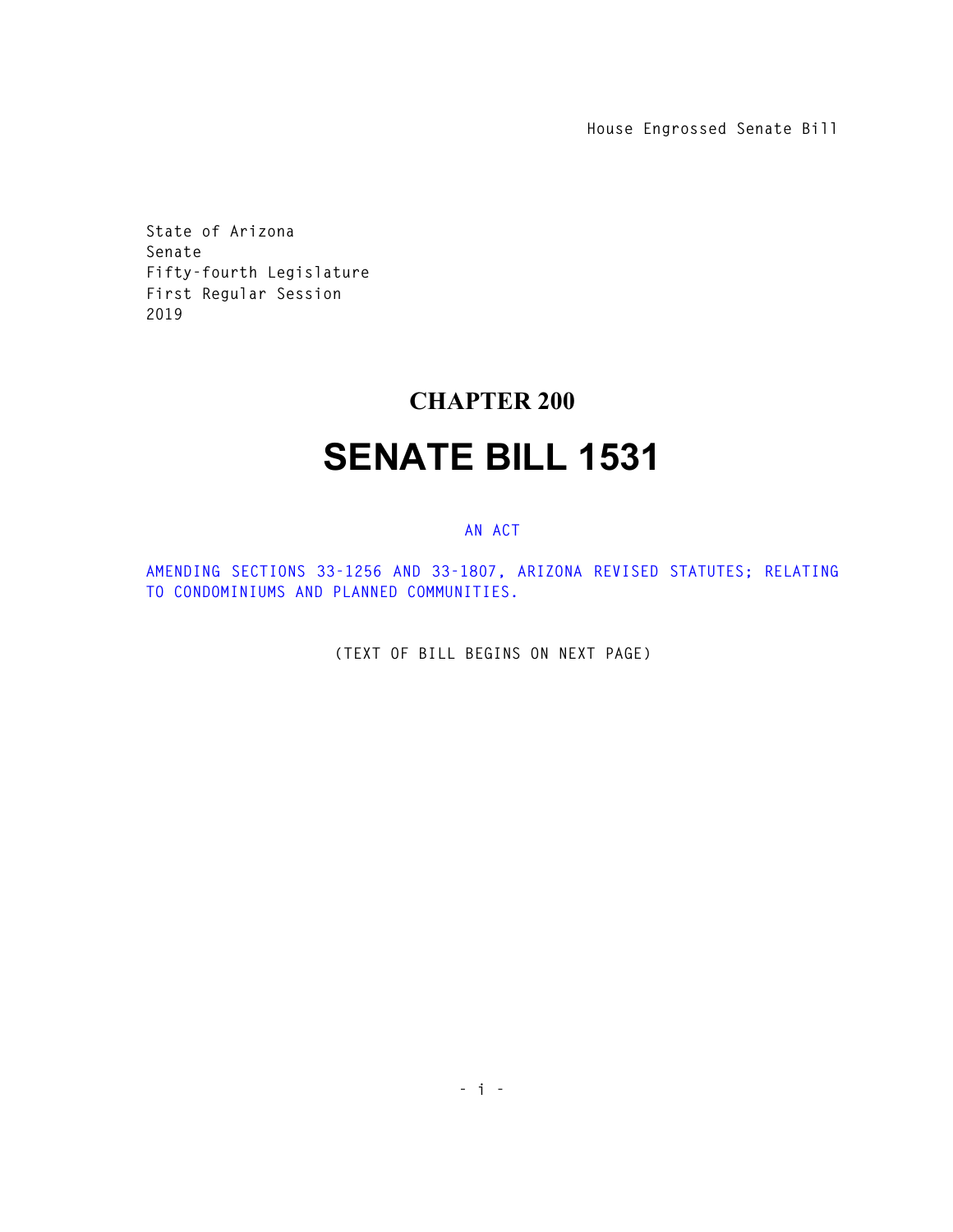**1 Be it enacted by the Legislature of the State of Arizona: 2 Section 1. Section 33-1256, Arizona Revised Statutes, is amended to 3 read: 4 33-1256. Lien for assessments; priority; mechanics' and 5 materialmen's liens; notice; applicability 6 A. The association has a lien on a unit for any assessment levied 7 against that unit from the time the assessment becomes due. The 8 association's lien for assessments, for charges for late payment of those 9 assessments, for reasonable collection fees and for reasonable attorney 10 fees and costs incurred with respect to those assessments may be 11 foreclosed in the same manner as a mortgage on real estate but may be 12 foreclosed only if the owner has been delinquent in the payment of monies 13 secured by the lien, excluding reasonable collection fees, reasonable 14 attorney fees and charges for late payment of and costs incurred with 15 respect to those assessments, for a period of one year or in the amount of 16 one thousand two hundred dollars \$1,200 or more, whichever occurs first, 17 AS DETERMINED ON THE DATE THE ACTION IS FILED. Fees, charges, late 18 charges, monetary penalties and interest charged pursuant to section 19 33-1242, subsection A, paragraphs 10, 11 and 12, other than charges for 20 late payment of assessments, are not enforceable as assessments under this 21 section. If an assessment is payable in installments, the full amount of 22 the assessment is a lien from the time the first installment of the 23 assessment becomes due. The association has a lien for fees, charges, 24 late charges, other than charges for late payment of assessments, monetary 25 penalties or interest charged pursuant to section 33-1242, subsection A, 26 paragraphs 10, 11 and 12 after the entry of a judgment in a civil suit for 27 those fees, charges, late charges, monetary penalties or interest from a 28 court of competent jurisdiction and the recording of that judgment in the 29 office of the county recorder as otherwise provided by law. The 30 association's lien for monies other than for assessments, for charges for 31 late payment of those assessments, for reasonable collection fees and for 32 reasonable attorney fees and costs incurred with respect to those 33 assessments may not be foreclosed and is effective only on conveyance of 34 any interest in the real property.** 

**35 B. A lien for assessments, for charges for late payment of those 36 assessments, for reasonable collection fees and for reasonable attorney 37 fees and costs incurred with respect to those assessments under this 38 section is prior to all other liens, interests and encumbrances on a unit 39 except:** 

**40 1. Liens and encumbrances recorded before the recordation of the 41 declaration.** 

**42 2. A recorded first mortgage on the unit, a seller's interest in a 43 first contract for sale pursuant to chapter 6, article 3 of this title on**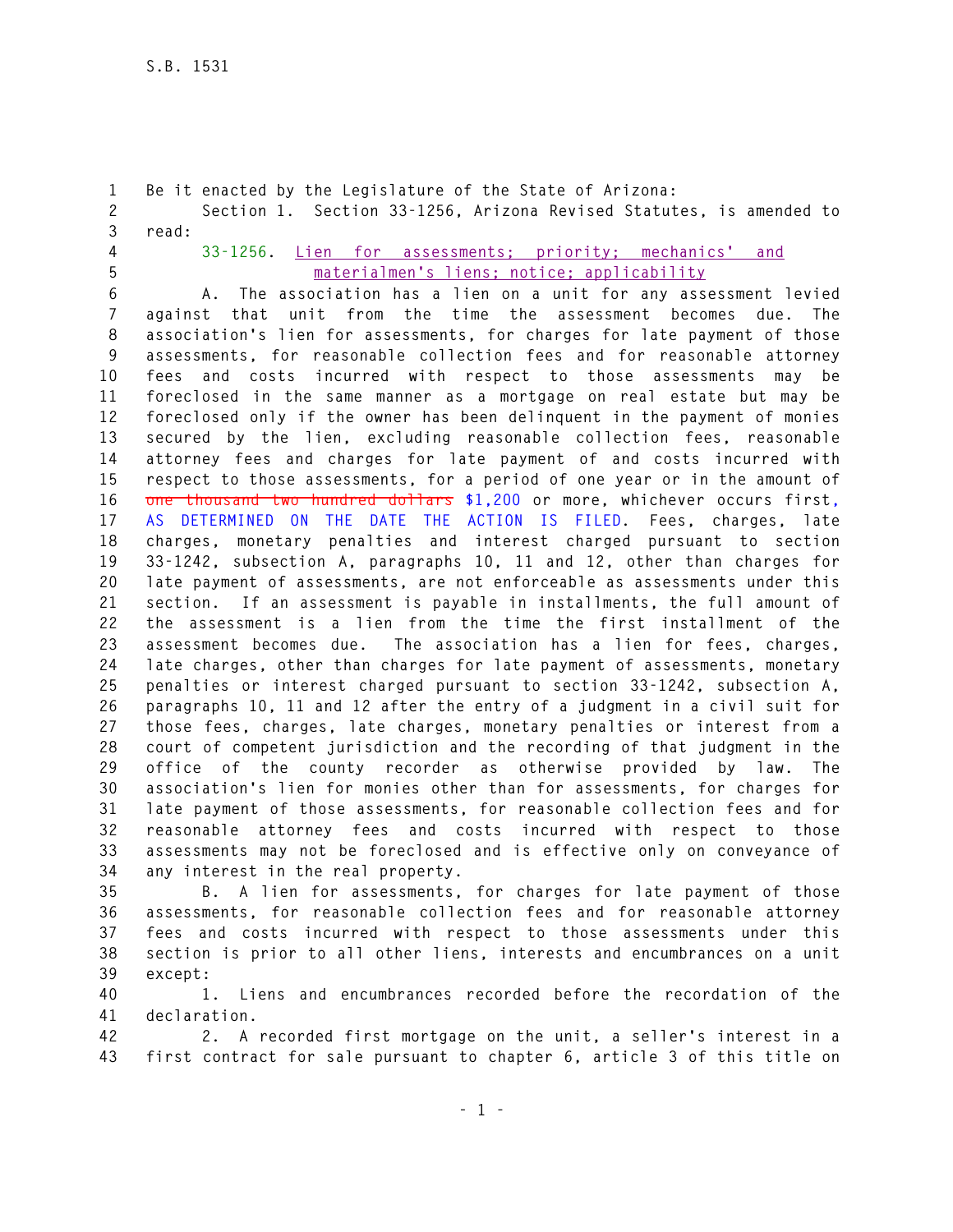**1 the unit recorded prior to the lien arising pursuant to subsection A of 2 this section or a recorded first deed of trust on the unit.** 

**3 3. Liens for real estate taxes and other governmental assessments 4 or charges against the unit.** 

**5 C. Subsection B of this section does not affect the priority of 6 mechanics' or materialmen's liens or the priority of liens for other 7 assessments made by the association. The lien under this section is not 8 subject to chapter 8 of this title.** 

**9 D. Unless the declaration otherwise provides, if two or more 10 associations have liens for assessments created at any time on the same 11 real estate, those liens have equal priority.** 

**12 E. Recording of the declaration constitutes record notice and 13 perfection of the lien for assessments, for charges for late payment of 14 those assessments, for reasonable collection fees and for reasonable 15 attorney fees and costs incurred with respect to those assessments. 16 Further recordation of any claim of lien for assessments under this 17 section is not required.** 

**18 F. A lien for unpaid assessments is extinguished unless proceedings 19 to enforce the lien are instituted within three SIX years after the full 20 amount of the assessments becomes due.** 

**21 G. This section does not prohibit:** 

**22 1. Actions to recover sums for which subsection A of this section 23 creates a lien. or does not prohibit**

**24 2. An association from taking a deed in lieu of foreclosure.** 

**25 H. A judgment or decree in any action brought under this section 26 shall include costs and reasonable attorney fees for the prevailing party.** 

**27 I. The association on written request shall furnish to a 28 lienholder, escrow agent, unit owner or person designated by a unit owner 29 a statement setting forth the amount of unpaid assessments against the 30 unit. The statement shall be furnished within ten days after receipt of 31 the request and the statement is binding on the association, the board of 32 directors and every unit owner if the statement is requested by an escrow 33 agency that is licensed pursuant to title 6, chapter 7. Failure to 34 provide the statement to the escrow agent within the time provided for in 35 this subsection shall extinguish EXTINGUISHES any lien for any unpaid 36 assessment then due.** 

**37 J. Notwithstanding any provision in the condominium documents or in 38 any contract between the association and a management company, unless the 39 member UNIT OWNER directs otherwise, all payments received on a member's 40 UNIT OWNER'S account shall be applied first to any unpaid assessments, for 41 unpaid charges for late payment of those assessments, for UNPAID 42 reasonable collection fees and for unpaid attorney fees and costs incurred 43 with respect to those assessments, in that order, with any remaining**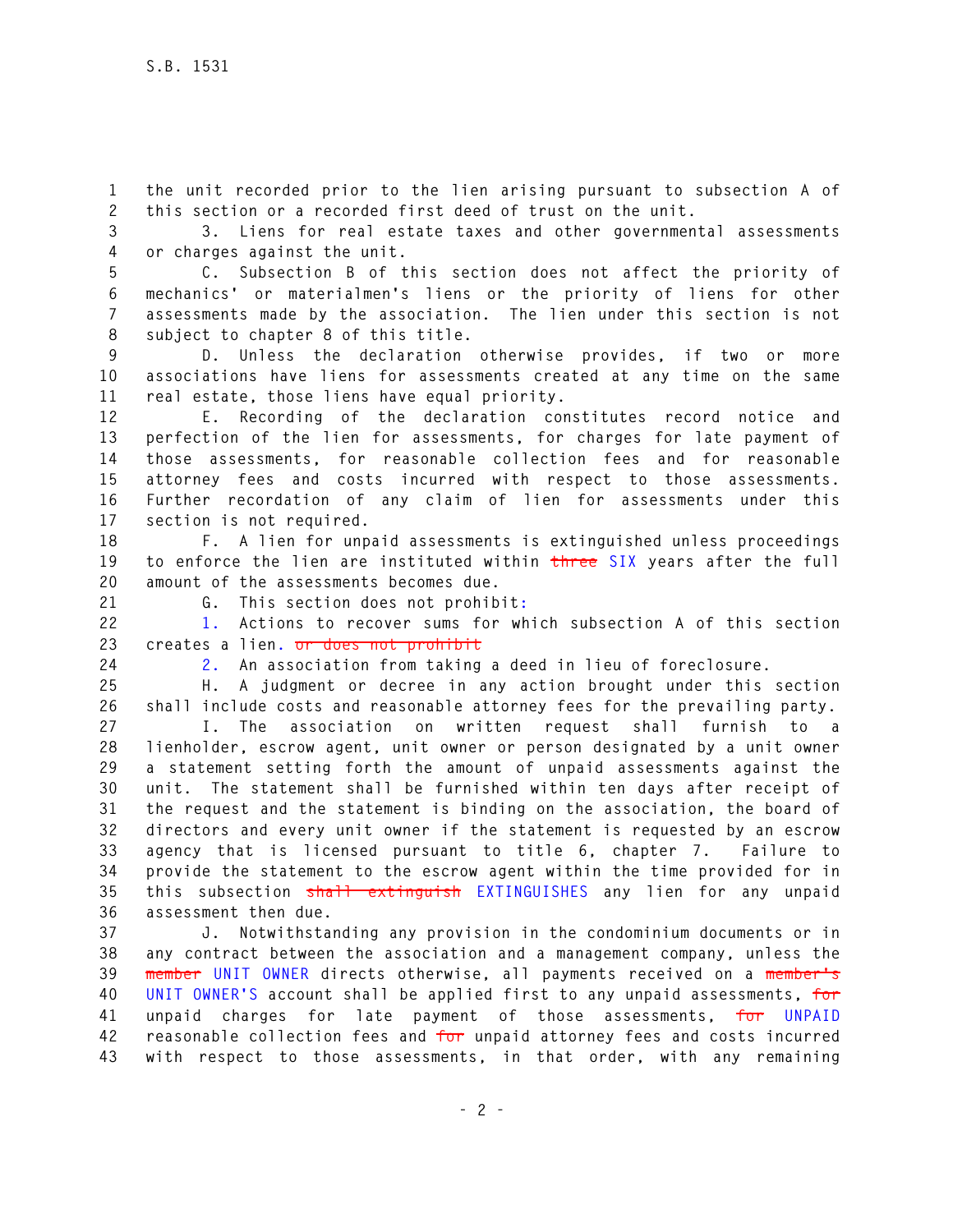**1 amounts applied next to other unpaid fees, charges and monetary penalties 2 or interest and late charges on any of those amounts.** 

**3 K. FOR A DELINQUENT ACCOUNT FOR UNPAID ASSESSMENTS OR FOR CHARGES 4 RELATED TO UNPAID ASSESSMENTS, THE ASSOCIATION SHALL PROVIDE THE FOLLOWING 5 WRITTEN NOTICE TO THE UNIT OWNER AT THE UNIT OWNER'S ADDRESS AS PROVIDED 6 TO THE ASSOCIATION AT LEAST THIRTY DAYS BEFORE AUTHORIZING AN ATTORNEY, OR 7 A COLLECTION AGENCY THAT IS NOT ACTING AS THE ASSOCIATION'S MANAGING 8 AGENT, TO BEGIN COLLECTION ACTIVITY ON BEHALF OF THE ASSOCIATION:** 

**9 YOUR ACCOUNT IS DELINQUENT. IF YOU DO NOT BRING YOUR ACCOUNT 10 CURRENT OR MAKE ARRANGEMENTS THAT ARE APPROVED BY THE 11 ASSOCIATION TO BRING YOUR ACCOUNT CURRENT WITHIN THIRTY DAYS 12 AFTER THE DATE OF THIS NOTICE, YOUR ACCOUNT WILL BE TURNED 13 OVER FOR FURTHER COLLECTION PROCEEDINGS. SUCH COLLECTION 14 PROCEEDINGS COULD INCLUDE BRINGING A FORECLOSURE ACTION 15 AGAINST YOUR PROPERTY.** 

**16 THE NOTICE SHALL BE IN BOLDFACED TYPE OR ALL CAPITAL LETTERS AND SHALL 17 INCLUDE THE CONTACT INFORMATION FOR THE PERSON THAT THE UNIT OWNER MAY 18 CONTACT TO DISCUSS PAYMENT. THE NOTICE SHALL BE SENT BY CERTIFIED MAIL, 19 RETURN RECEIPT REQUESTED, AND MAY BE INCLUDED WITHIN OTHER CORRESPONDENCE 20 SENT TO THE UNIT OWNER REGARDING THE UNIT OWNER'S DELINQUENT ACCOUNT.** 

**21 L. BEGINNING JANUARY 1, 2020, EXCEPT FOR CONDOMINIUMS THAT HAVE 22 FEWER THAN FIFTY UNITS AND THAT DO NOT CONTRACT WITH A THIRD PARTY TO 23 PERFORM MANAGEMENT SERVICES ON BEHALF OF THE ASSOCIATION, THE ASSOCIATION 24 SHALL PROVIDE A STATEMENT OF ACCOUNT IN LIEU OF A PERIODIC PAYMENT BOOK TO 25 THE UNIT OWNER WITH THE SAME FREQUENCY THAT ASSESSMENTS ARE PROVIDED FOR 26 IN THE DECLARATION. THE STATEMENT OF ACCOUNT SHALL INCLUDE THE CURRENT 27 ACCOUNT BALANCE DUE AND THE IMMEDIATELY PRECEDING LEDGER HISTORY. IF THE 28 ASSOCIATION OFFERS THE STATEMENT OF ACCOUNT BY ELECTRONIC MEANS, A UNIT 29 OWNER MAY OPT TO RECEIVE THE STATEMENT ELECTRONICALLY. THE ASSOCIATION 30 MAY STOP PROVIDING ANY FURTHER STATEMENTS OF ACCOUNT TO A UNIT OWNER IF 31 COLLECTION ACTIVITY BEGINS BY AN ATTORNEY, OR A COLLECTION AGENCY THAT IS 32 NOT ACTING AS THE ASSOCIATION'S MANAGING AGENT, REGARDING THAT UNIT 33 OWNER'S UNPAID ACCOUNT. AFTER COLLECTION ACTIVITY BEGINS, A UNIT OWNER 34 MAY REQUEST STATEMENTS OF ACCOUNT BY WRITTEN REQUEST TO THE ATTORNEY OR 35 COLLECTION AGENCY. ANY REQUEST BY A UNIT OWNER FOR A STATEMENT OF ACCOUNT 36 AFTER COLLECTION ACTIVITY BEGINS BY AN ATTORNEY OR A COLLECTION AGENCY 37 THAT IS NOT ACTING AS THE ASSOCIATION'S MANAGING AGENT MUST BE FULFILLED 38 BY THE ATTORNEY OR THE COLLECTION AGENCY RESPONSIBLE FOR THE COLLECTION. 39 THE STATEMENT OF ACCOUNT PROVIDED BY THE ATTORNEY OR COLLECTION AGENCY 40 RESPONSIBLE FOR THE COLLECTION SHALL INCLUDE ALL AMOUNTS CLAIMED TO BE 41 OWING TO RESOLVE THE DELINQUENCY THROUGH THE DATE SET FORTH IN THE 42 STATEMENT, INCLUDING ATTORNEY FEES AND COSTS, REGARDLESS OF WHETHER SUCH 43 AMOUNTS HAVE BEEN REDUCED TO JUDGMENT.**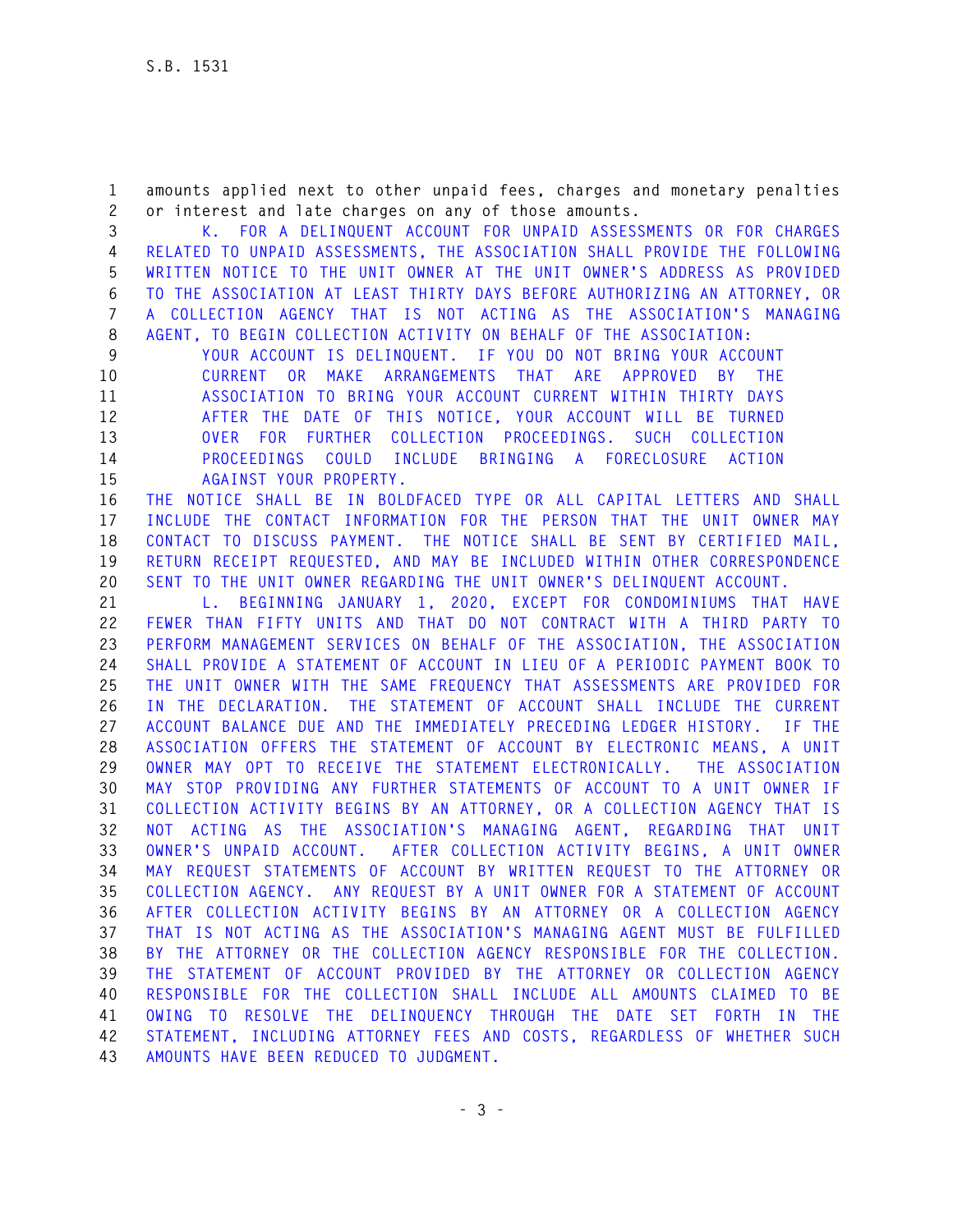**1 M. AN AGENT FOR THE ASSOCIATION MAY COLLECT ON BEHALF OF THE 2 ASSOCIATION DIRECTLY FROM A UNIT OWNER THE ASSESSMENTS AND OTHER AMOUNTS 3 OWED BY CASH OR CHECK, BY MAILED OR HAND-DELIVERED BANK DRAFTS, CHECKS, 4 CASHIER'S CHECKS OR MONEY ORDERS, BY CREDIT, CHARGE OR DEBIT CARD OR BY 5 OTHER ELECTRONIC MEANS. FOR ANY FORM OF PAYMENT OTHER THAN FOR CASH OR 6 FOR MAILED OR HAND-DELIVERED BANK DRAFTS, CHECKS, CASHIER'S CHECKS OR 7 MONEY ORDERS, THE AGENT MAY CHARGE A CONVENIENCE FEE TO THE UNIT OWNER 8 THAT IS APPROXIMATELY THE AMOUNT CHARGED TO THE AGENT BY A THIRD-PARTY 9 SERVICE PROVIDER. 10 K. N. This section does not apply to timeshare plans or 11 associations that are subject to chapter 20 of this title. 12 Sec. 2. Section 33-1807, Arizona Revised Statutes, is amended to 13 read: 14 33-1807. Lien for assessments; priority; mechanics' and 15 materialmen's liens; notice 16 A. The association has a lien on a unit for any assessment levied 17 against that unit from the time the assessment becomes due. The 18 association's lien for assessments, for charges for late payment of those 19 assessments, for reasonable collection fees and for reasonable attorney 20 fees and costs incurred with respect to those assessments may be 21 foreclosed in the same manner as a mortgage on real estate but may be 22 foreclosed only if the owner has been delinquent in the payment of monies 23 secured by the lien, excluding reasonable collection fees, reasonable 24 attorney fees and charges for late payment of and costs incurred with 25 respect to those assessments, for a period of one year or in the amount of 26 one thousand two hundred dollars \$1,200 or more, whichever occurs first, 27 AS DETERMINED ON THE DATE THE ACTION IS FILED. Fees, charges, late 28 charges, monetary penalties and interest charged pursuant to section 29 33-1803, other than charges for late payment of assessments are not 30 enforceable as assessments under this section. If an assessment is 31 payable in installments, the full amount of the assessment is a lien from 32 the time the first installment of the assessment becomes due. The 33 association has a lien for fees, charges, late charges, other than charges 34 for late payment of assessments, monetary penalties or interest charged 35 pursuant to section 33-1803 after the entry of a judgment in a civil suit 36 for those fees, charges, late charges, monetary penalties or interest from 37 a court of competent jurisdiction and the recording of that judgment in 38 the office of the county recorder as otherwise provided by law. The 39 association's lien for monies other than for assessments, for charges for 40 late payment of those assessments, for reasonable collection fees and for 41 reasonable attorney fees and costs incurred with respect to those 42 assessments may not be foreclosed and is effective only on conveyance of 43 any interest in the real property.**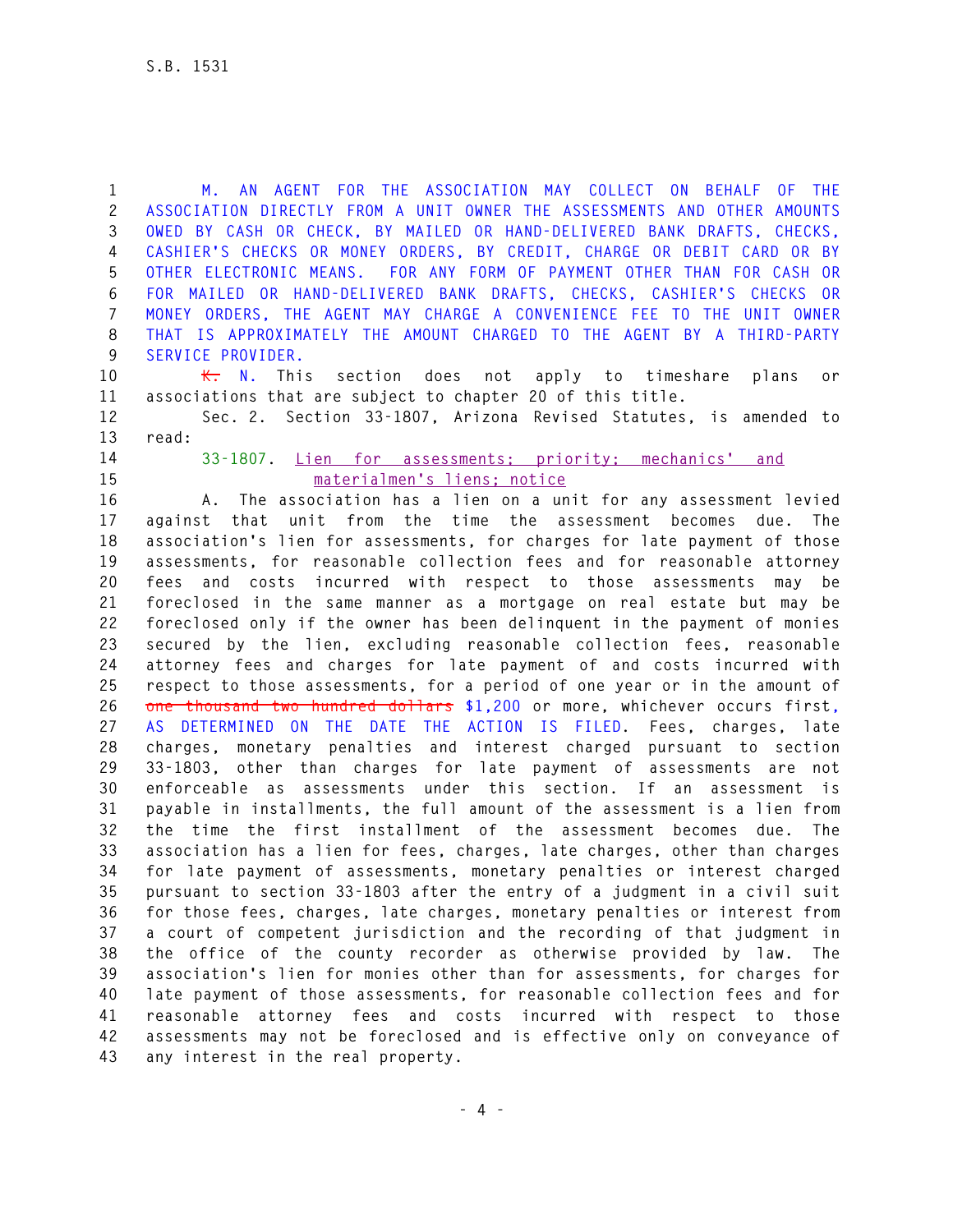**1 B. A lien for assessments, for charges for late payment of those 2 assessments, for reasonable collection fees and for reasonable attorney 3 fees and costs incurred with respect to those assessments under this 4 section is prior to all other liens, interests and encumbrances on a unit 5 except:** 

**6 1. Liens and encumbrances recorded before the recordation of the 7 declaration.** 

**8 2. A recorded first mortgage on the unit, a seller's interest in a 9 first contract for sale pursuant to chapter 6, article 3 of this title on 10 the unit recorded prior to the lien arising pursuant to subsection A of 11 this section or a recorded first deed of trust on the unit.** 

**12 3. Liens for real estate taxes and other governmental assessments 13 or charges against the unit.** 

**14 C. Subsection B of this section does not affect the priority of 15 mechanics' or materialmen's liens or the priority of liens for other 16 assessments made by the association. The lien under this section is not 17 subject to chapter 8 of this title.** 

**18 D. Unless the declaration otherwise provides, if two or more 19 associations have liens for assessments created at any time on the same 20 real estate those liens have equal priority.** 

**21 E. Recording of the declaration constitutes record notice and 22 perfection of the lien for assessments, for charges for late payment of 23 assessments, for reasonable collection fees and for reasonable attorney 24 fees and costs incurred with respect to those assessments. Further 25 recordation of any claim of lien for assessments under this section is not 26 required.** 

**27 F. A lien for an unpaid assessment is extinguished unless 28 proceedings to enforce the lien are instituted within three SIX years 29 after the full amount of the assessment becomes due.** 

**30 G. This section does not prohibit:** 

**31 1. Actions to recover amounts for which subsection A of this 32 section creates a lien.** 

**33 2. An association from taking a deed in lieu of foreclosure.** 

**34 H. A judgment or decree in any action brought under this section 35 shall include costs and reasonable attorney fees for the prevailing party.** 

**36 I. On written request, the association shall furnish to a 37 lienholder, escrow agent, unit owner or person designated by a unit owner 38 a statement setting forth the amount of any unpaid assessment against the 39 unit. The association shall furnish the statement within ten days after 40 receipt of the request, and the statement is binding on the association, 41 the board of directors and every unit owner if the statement is requested 42 by an escrow agency that is licensed pursuant to title 6, chapter 7. 43 Failure to provide the statement to the escrow agent within the time**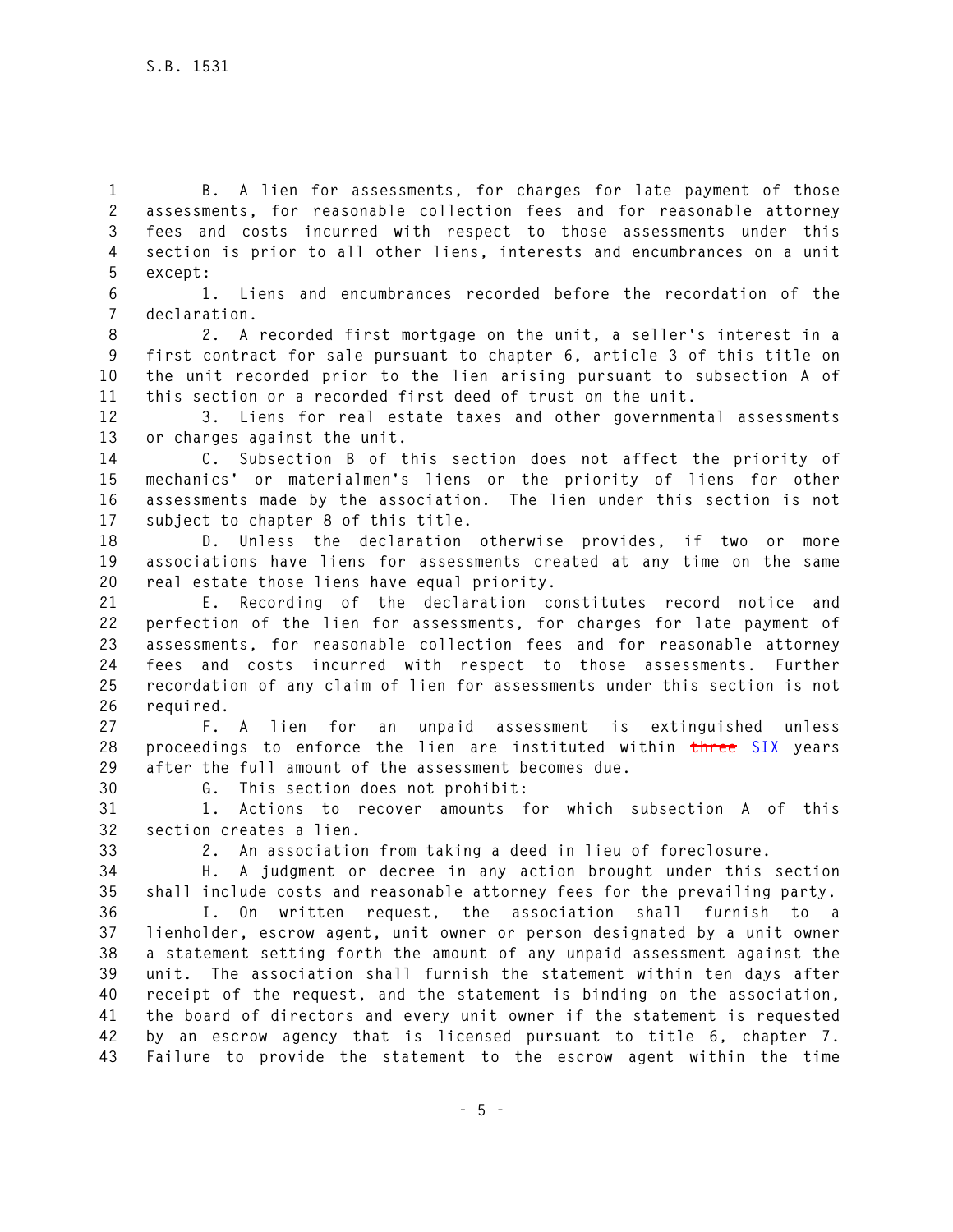1 provided for in this subsection shall extinguish EXTINGUISHES any lien for **2 any unpaid assessment then due.** 

**3 J. Notwithstanding any provision in the community documents or in 4 any contract between the association and a management company, unless the 5 member directs otherwise, all payments received on a member's account 6 shall be applied first to any unpaid assessments, for unpaid charges for 7 late payment of those assessments, for UNPAID reasonable collection fees 8 and for unpaid attorney fees and costs incurred with respect to those 9 assessments, in that order, with any remaining amounts applied next to 10 other unpaid fees, charges and monetary penalties or interest and late 11 charges on any of those amounts.** 

**12 K. FOR A DELINQUENT ACCOUNT FOR UNPAID ASSESSMENTS OR FOR CHARGES 13 RELATED TO UNPAID ASSESSMENTS, THE ASSOCIATION SHALL PROVIDE THE FOLLOWING 14 WRITTEN NOTICE TO THE MEMBER AT THE MEMBER'S ADDRESS AS PROVIDED TO THE 15 ASSOCIATION AT LEAST THIRTY DAYS BEFORE AUTHORIZING AN ATTORNEY, OR A 16 COLLECTION AGENCY THAT IS NOT ACTING AS THE ASSOCIATION'S MANAGING AGENT, 17 TO BEGIN COLLECTION ACTIVITY ON BEHALF OF THE ASSOCIATION:** 

**18 YOUR ACCOUNT IS DELINQUENT. IF YOU DO NOT BRING YOUR ACCOUNT 19 CURRENT OR MAKE ARRANGEMENTS THAT ARE APPROVED BY THE 20 ASSOCIATION TO BRING YOUR ACCOUNT CURRENT WITHIN THIRTY DAYS 21 AFTER THE DATE OF THIS NOTICE, YOUR ACCOUNT WILL BE TURNED 22 OVER FOR FURTHER COLLECTION PROCEEDINGS. SUCH COLLECTION 23 PROCEEDINGS COULD INCLUDE BRINGING A FORECLOSURE ACTION 24 AGAINST YOUR PROPERTY.** 

**25 THE NOTICE SHALL BE IN BOLDFACED TYPE OR ALL CAPITAL LETTERS AND SHALL 26 INCLUDE THE CONTACT INFORMATION FOR THE PERSON THAT THE MEMBER MAY CONTACT 27 TO DISCUSS PAYMENT. THE NOTICE SHALL BE SENT BY CERTIFIED MAIL, RETURN 28 RECEIPT REQUESTED, AND MAY BE INCLUDED WITHIN OTHER CORRESPONDENCE SENT TO 29 THE MEMBER REGARDING THE MEMBER'S DELINQUENT ACCOUNT.** 

**30 L. BEGINNING JANUARY 1, 2020, EXCEPT FOR PLANNED COMMUNITIES THAT 31 HAVE FEWER THAN FIFTY LOTS AND THAT DO NOT CONTRACT WITH A THIRD PARTY TO 32 PERFORM MANAGEMENT SERVICES ON BEHALF OF THE ASSOCIATION, THE ASSOCIATION 33 SHALL PROVIDE A STATEMENT OF ACCOUNT IN LIEU OF A PERIODIC PAYMENT BOOK TO 34 THE MEMBER WITH THE SAME FREQUENCY THAT ASSESSMENTS ARE PROVIDED FOR IN 35 THE DECLARATION. THE STATEMENT OF ACCOUNT SHALL INCLUDE THE CURRENT 36 ACCOUNT BALANCE DUE AND THE IMMEDIATELY PRECEDING LEDGER HISTORY. IF THE 37 ASSOCIATION OFFERS THE STATEMENT OF ACCOUNT BY ELECTRONIC MEANS, A MEMBER 38 MAY OPT TO RECEIVE THE STATEMENT ELECTRONICALLY. THE ASSOCIATION MAY STOP 39 PROVIDING ANY FURTHER STATEMENTS OF ACCOUNT TO A MEMBER IF COLLECTION 40 ACTIVITY BEGINS BY AN ATTORNEY, OR A COLLECTION AGENCY THAT IS NOT ACTING 41 AS THE ASSOCIATION'S MANAGING AGENT, REGARDING THAT MEMBER'S UNPAID 42 ACCOUNT. AFTER COLLECTION ACTIVITY BEGINS, A MEMBER MAY REQUEST 43 STATEMENTS OF ACCOUNT BY WRITTEN REQUEST TO THE ATTORNEY OR COLLECTION 44 AGENCY. ANY REQUEST BY A MEMBER FOR A STATEMENT OF ACCOUNT AFTER**